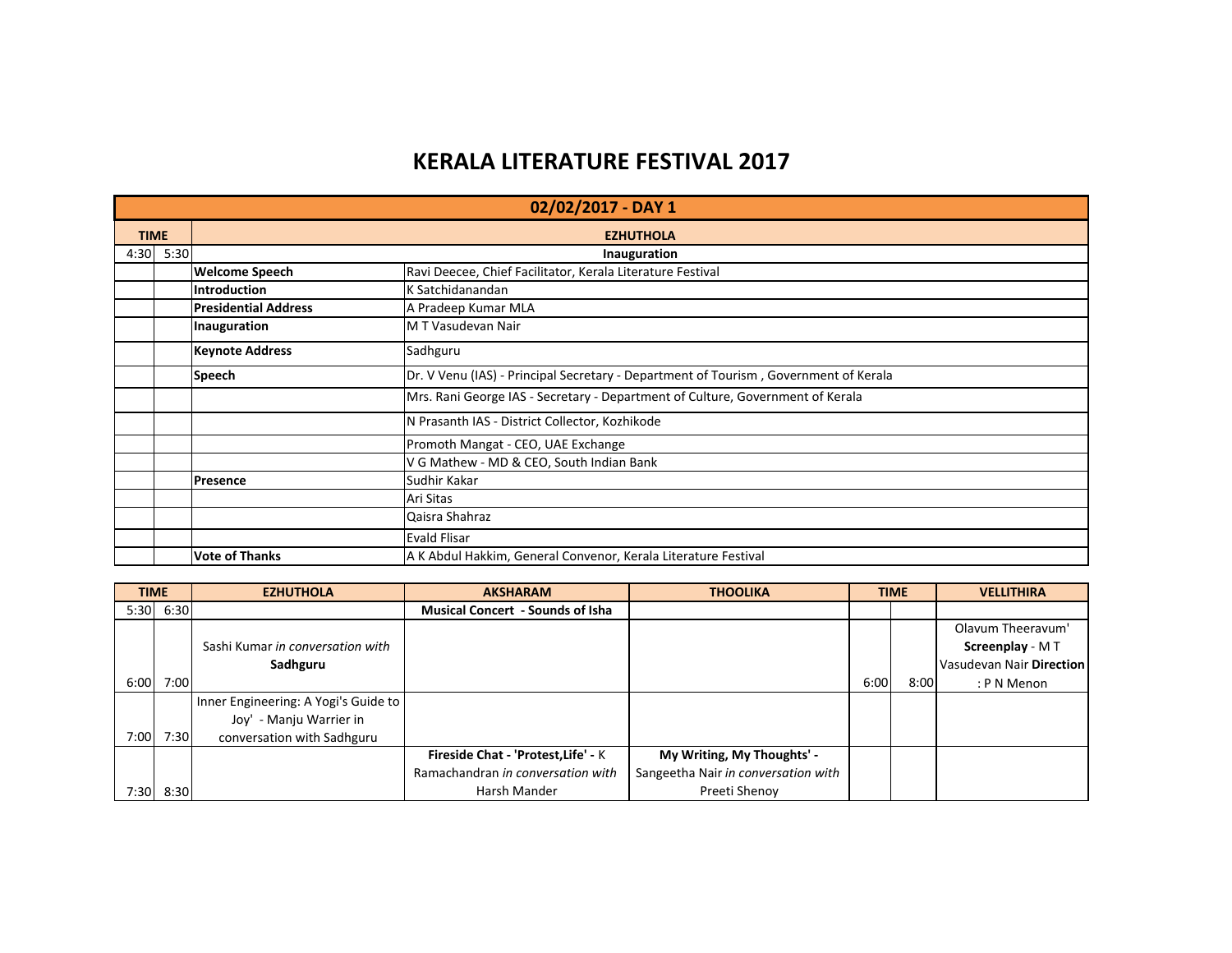|              | <b>eetham</b> - Presented by <b>rea</b><br>JVINGE <del>r</del> |  |  |
|--------------|----------------------------------------------------------------|--|--|
| 8:30<br>9:30 | .<br>Harigovind & team<br>Niei<br>'didli                       |  |  |

|       | <b>STUDENT KLF 2017</b> |                                                |                                                                                                              |                                                                                                                  |  |  |  |  |  |  |  |  |
|-------|-------------------------|------------------------------------------------|--------------------------------------------------------------------------------------------------------------|------------------------------------------------------------------------------------------------------------------|--|--|--|--|--|--|--|--|
|       | <b>TIME</b>             | <b>EZHUTHOLA</b>                               | <b>AKSHARAM</b>                                                                                              | <b>THOOLIKA</b>                                                                                                  |  |  |  |  |  |  |  |  |
| 9:00  | 9:30                    | <b>Inaugural Ceremony</b>                      |                                                                                                              |                                                                                                                  |  |  |  |  |  |  |  |  |
|       | 10:00 11:30             |                                                | Youth and Rational Thought' - Jeevan<br>Job Thomas in conversation with C<br>Ravichandran                    | Theatre in Campuses' - A<br>Shanythakumar Satheesh, Girish P C,<br>Vijesh K V Moderator - Bineesh<br>Puthuppanam |  |  |  |  |  |  |  |  |
| 10:00 | 3:30                    | Literary Quiz Programme for<br><b>Students</b> |                                                                                                              |                                                                                                                  |  |  |  |  |  |  |  |  |
| 11:30 | 1:00                    |                                                | P T Mohammed Sadique in<br>conversation with Benyamin                                                        | Session with Students - Mamukkoya                                                                                |  |  |  |  |  |  |  |  |
|       |                         |                                                | Literature and the Locale' - Subhash<br>Chandran in conversation with UK<br>Kumaran Moderator - K M Shabitha |                                                                                                                  |  |  |  |  |  |  |  |  |

|             | 03/02/2017 - DAY 2 |                                                                                                                     |                                                                                                                                  |                                                                                                                                              |             |       |                                                                                           |  |  |  |  |
|-------------|--------------------|---------------------------------------------------------------------------------------------------------------------|----------------------------------------------------------------------------------------------------------------------------------|----------------------------------------------------------------------------------------------------------------------------------------------|-------------|-------|-------------------------------------------------------------------------------------------|--|--|--|--|
| <b>TIME</b> |                    | <b>EZHUTHOLA</b>                                                                                                    | <b>THOOLIKA</b><br><b>AKSHARAM</b>                                                                                               |                                                                                                                                              | <b>TIME</b> |       | <b>VELLITHIRA</b>                                                                         |  |  |  |  |
|             | 9:30 11:00         | <b>Writing Historical Fiction' - Dr. CS</b><br>Biju in conversation with Sudhir<br>Kakar                            | My Politics' - M A Baby in<br>conversation with T Padmanabhan.<br><b>Moderator</b> - A K Abdul Hakkim                            | The World of the Diasporic Writer' -<br>M Mukundan, Benyamin, Nirmala<br>Thomas, Sonia Rafique, Shemi<br><b>Moderator</b> - V Mussafir Ahmed | 10:00       | 11:45 | Kaliyachan - Based on a<br>poem by P Kunjiraman<br>Nair Direction: Farook<br>Abdul Rehman |  |  |  |  |
|             | 11:00 12:30        | World Literature - My Writings My<br>Thoughts' - Dr P K Jayaraj in<br>conversation with Ari Sitas (South<br>Africa) | Mayalam: Where does it stand?' - K<br>Jayakumar, K P Ramanunni, K C<br>Narayanan, V Madhusudhan Nair<br>Moderator - P Somanathan | Cyber world and the Literary World' -<br>Dr. B Ekbal, Mahesh Mangalat, M<br>Nandakumar Moderator - Damodar<br>Prasad                         | 12:00       | 12:40 | <b>Moinkutty Vaidyar</b><br>Documentary Direction :<br>Farook Abdul Rehman                |  |  |  |  |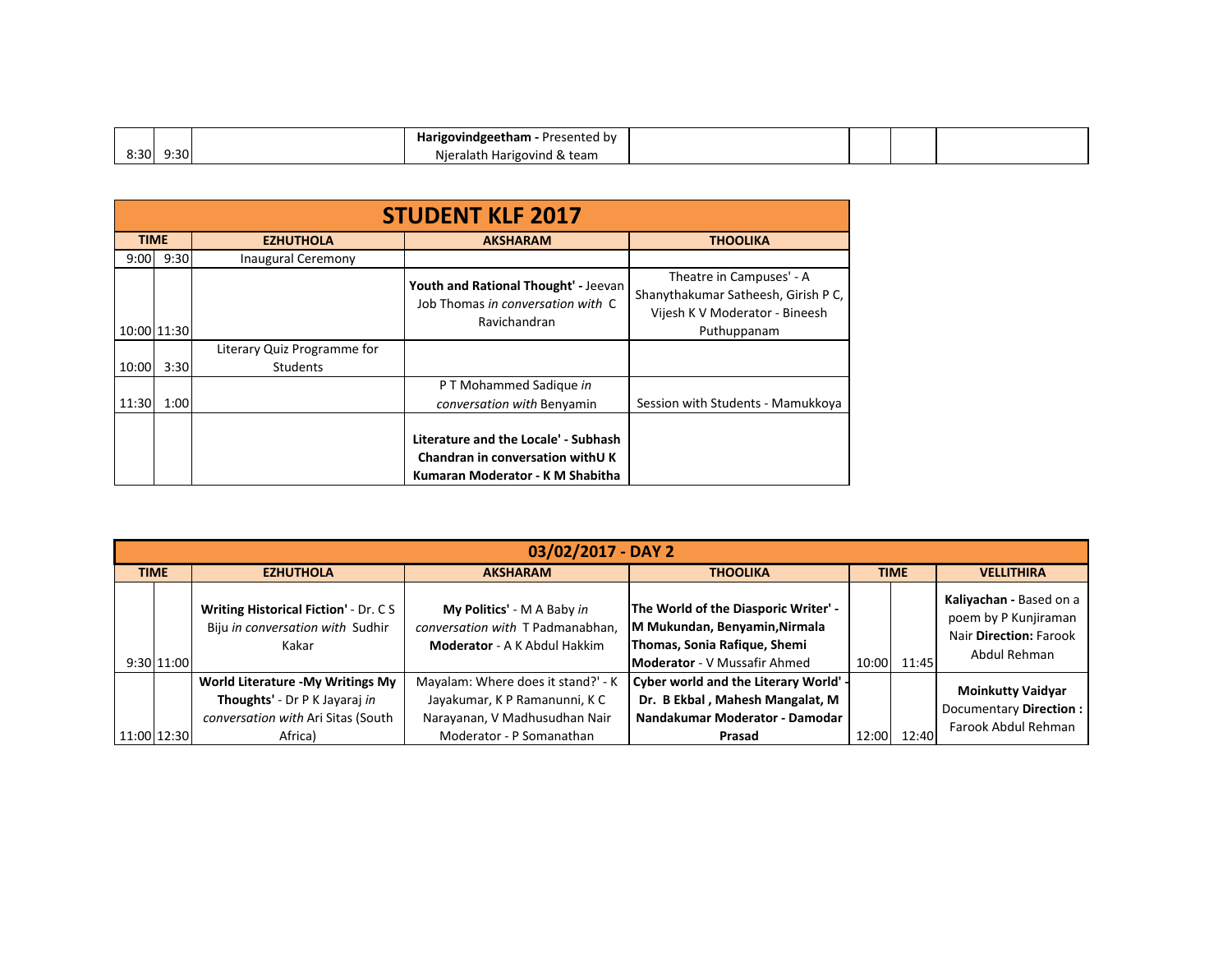| 12:30 | 2:00              | <b>World Literature: My Writings My</b><br>Thoughts' - Anita Nair in<br>conversation with Evald Flisar<br>(Slovenia)                                                   | Malayalam: Classical, Journalistic and<br>Machine Language' - N P Rajendran,<br>P K Parakkadavu, T V Sunitha<br><b>Moderator - Ummer Tharamel</b> | Languages within Language' -<br>Naduvattom Gopalakrishnan,<br>Kalpetta Narayanan, Mamukkoya, S<br>Joseph Moderator - CJ George                                     | 1:15 | 2:00 | <b>S K Pottecattu</b><br>Documentary Direction:<br>K R Mohanan                                                                                                 |
|-------|-------------------|------------------------------------------------------------------------------------------------------------------------------------------------------------------------|---------------------------------------------------------------------------------------------------------------------------------------------------|--------------------------------------------------------------------------------------------------------------------------------------------------------------------|------|------|----------------------------------------------------------------------------------------------------------------------------------------------------------------|
|       | 2:00 3:30         | Society and Music' - Bijipal, Shibu<br>Mohammed, Rashmi Satheesh<br>Moderator - Manoj Kuroor                                                                           | Women in the Law Courts' - Ajitha,<br>Bhagyalakshmi, Adv Anila George, P E<br>Usha, Adv. M S Saji Moderator- Deedi<br>Damodaran                   | Writing - Translation - Publication' -<br>Urvashi Butalia, Mini Krishnan,<br>Lakshmi Rajeev, Shatrugnan, Ravi<br>Deecee Moderator - K T Dineshan                   | 2:15 | 3:15 | In Return Just a Book<br>Documentary on 'Oru<br>Sankeerthanam Pole'<br>Written by:<br>Perumbadavam<br>Sreedharan Script:<br>Zachariah Director: Shiny<br>Jacob |
|       | 3:30 5:00         | Higuita to Honey' - Zacharia, N S<br>Madhavan Moderator - K<br>Satchidanandan                                                                                          | The Future of the Left' - Prabhath<br>Patnaik, Prof C Ravindranath, M M<br>Somashekaran, TV Madhu Moderator<br>- M V Narayanan                    | The Short Story Today' - From the<br>Radio Play to the TV Serial' - U A<br>Khader, Satish Babu Payyanoor,<br>Srikantan Karikakam Moderator - K<br>Sharath Chandran | 4:00 | 5:00 | Uranjadunna Deshangal<br>The Literary Life of U A<br>Khader Direction: N E<br>Harikumar                                                                        |
|       | 5:00 6:30         | Human Rights and the Freedom of<br>Expression' - Anand, Zacharia, B R P<br>Bhaskar, Shashi Kumar, Unni R<br><b>Moderator - K Satchidanandan</b>                        | The Living Ambedkar' - Gopal Guru, K<br>K Kochu, Sunny Kappikadu, Sanal<br>Mohan Moderator - Ajay Shekhar                                         | Woman at Home, on the Street and<br>in Theatre' - Sister Jesmi,<br>Ramachandran Mokeri, CS<br>Chandrika, Sajitha Madathil, Sreeja K<br>V Moderator - M G Sasi      | 6:00 | 8:00 | Nirakar Chaya - Bengali<br>film based on<br>'Pandavapuram' by Sethu<br>Direction: Aashish<br>Avikundak                                                         |
|       | $6:30$ 7:30       | The Philosophy of Sree Narayana<br><b>Guru: Precept and Practice' -</b><br>Perumbadavom Sereedharan, Sunil<br>P Elayidom, J Reghu, Dilip Raj<br>Moderator - Sajeev P V | Fireside Chat: My Writings, my<br>Thoughts' - V R Sudheesh in<br>conversation with M T Vasudevan<br>Nair,                                         | Dalits and Social Revolution' - K K<br>Baburaj, Rekha Raj, M R Renukumar,<br>M B Manoj Moderator - Santosh<br>Manicheri                                            |      |      |                                                                                                                                                                |
| 8:30  | 7:30 8:30<br>9:30 | Gothrakalothsavam:<br>'Malapulayanritham' Presented by<br>KIRTADS Adikala Kendram                                                                                      | Fireside Chat: Partition' - Urvashi<br><b>Butalia, Anand</b><br>Mehfil: Bhanuprakash and Nihari                                                   | My Writings, my Thoughts' - Janaki<br>Sreedharan in conversation with<br>Anita Nair                                                                                |      |      |                                                                                                                                                                |

**04/02/2017 - DAY 3**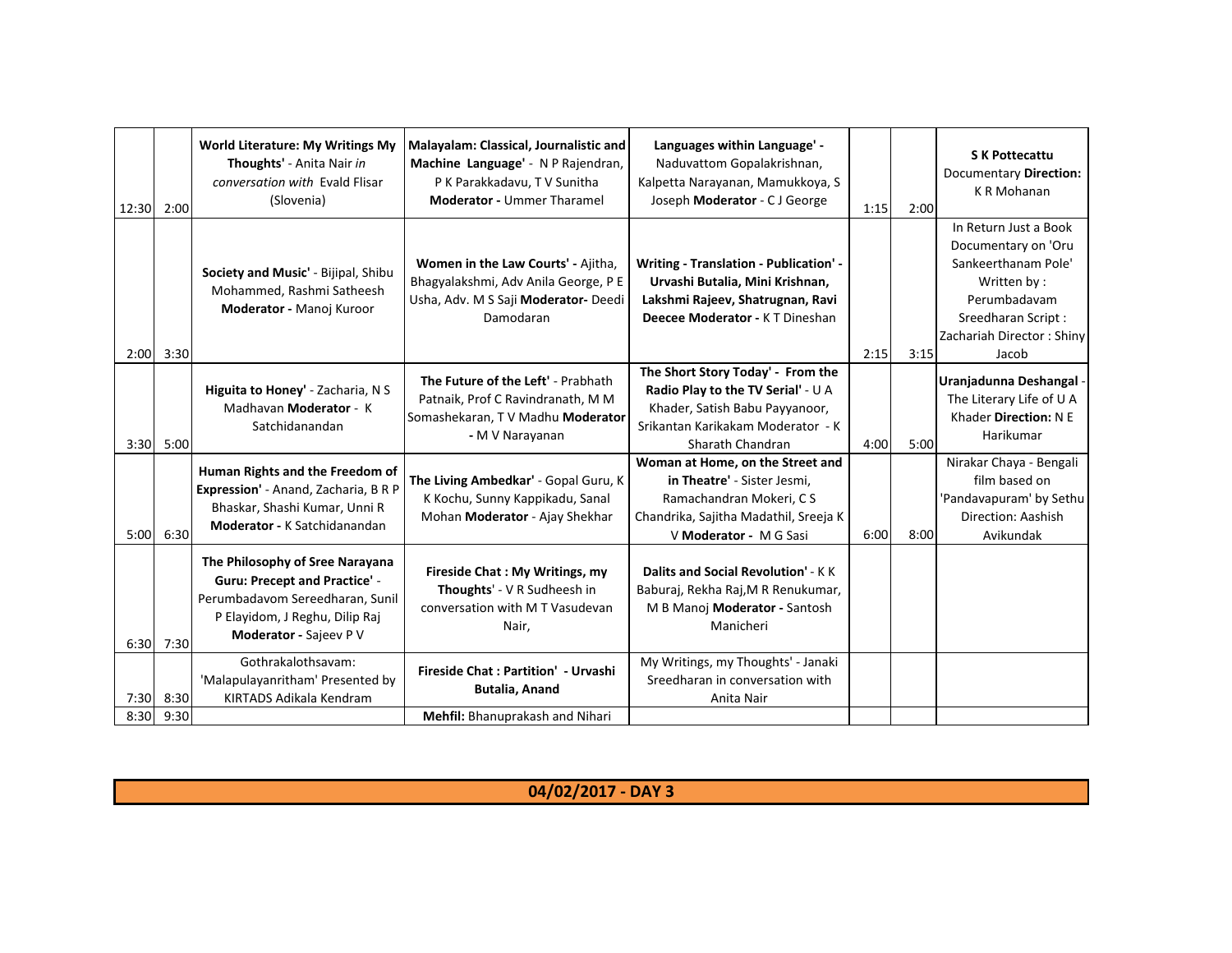| <b>TIME</b> |             | <b>EZHUTHOLA</b>                                                                                                                  | <b>AKSHARAM</b>                                                                                                                                          | <b>THOOLIKA</b>                                                                                                                                                       | <b>TIME</b> |       | <b>VELLITHIRA</b>                                                                                         |
|-------------|-------------|-----------------------------------------------------------------------------------------------------------------------------------|----------------------------------------------------------------------------------------------------------------------------------------------------------|-----------------------------------------------------------------------------------------------------------------------------------------------------------------------|-------------|-------|-----------------------------------------------------------------------------------------------------------|
|             | 9:30 10:30  | Talking Cinema' - C S<br>Venkiteshwaran in conversation<br>with Adoor Gopalakrishnan                                              |                                                                                                                                                          |                                                                                                                                                                       | 10:00       | 11:00 | <b>Mahaswetha Devi</b><br>Documentary Film<br>Direction: Joshi Joseph                                     |
|             | 9:30 11:00  |                                                                                                                                   | The Future of Democracy' - Shashi<br>Tharoor, K Venu, B R P Bhaskar, K T<br>Kunjikannan Moderator - A P Kunjamu                                          | 'Short Fiction: The New Phase' - V J<br>James, Santhosh Echikanam, S<br>Sithara, S Harish, Pramod Raman,<br>Indu Menon, Lazar Shine Moderator -<br>M C Abdul Nasar    | 11:30       | 12:30 | <b>Ithihaasathe Khasak -</b><br>Documentary Film<br>Direction: Jyothi Prakash                             |
| 10:30 11:30 |             | Face to Face: M Mukundan in<br>conversation with Pinarayi Vijayan (<br>Chief Minister of Kerala)                                  |                                                                                                                                                          |                                                                                                                                                                       | 2:00        | 3:30  | <b>Ozhivudivasathe Kali -</b><br>Story: Unni R Direction:<br>Sanalkumar Shashidharan                      |
| 11:00 12:30 |             |                                                                                                                                   | Islam and the Islamic State' - Hameed<br>Chenthaamangaloor, N P Chekutty, Dr<br>Ashraf Kadakkal, Mujib Rehman<br>Kinalur, Moderator - V Abdul Lathif     | Body, Nature, Desire : In Womens'<br>Poetry' - V M Girija, E Sandhya, Vijila<br>Chirappad, Gargi Harithakam,<br>Moderator - Soman Kadaloor                            | 4:00        | 5:00  | Kadhayilninnum<br>Cinemayilekku-A<br>program for children and<br>students of Film<br>Presented by: Neelan |
| 11:30 12:30 |             | <b>India at 70'</b> - Ramachandra Guha                                                                                            |                                                                                                                                                          |                                                                                                                                                                       | 6:00        | 7:00  | Kanyaka Talkies - Story<br>By: P V Shajikumar<br>Direction: K R Manoj                                     |
| 12:30       | 2:00        | Graphic Novels' - N S Madhavan, E P<br>Unni, Ramu Aravindan, Gokul<br>Gopalakrishnan Moderator -<br>Sudheesh Kottambram           | Science and Religion' - C<br>Radhakrishnan, Dr. B Ekbal, M P<br>Abudsamad Samadani, P N Das,<br>Maitreyen, Bobby Thomas<br>Moderator - Jeevan Job Thomas | Defining Nationalism' - Kanam<br>Rajendran, Dr. Rajan Gurukkal, CR<br>Neelakantan, Civic Chandran, K E N<br>Kunjahmed Moderator - A K Abdul<br>Hakkim                 |             |       |                                                                                                           |
|             | $2:00$ 3:30 | <b>The Dalit Discourse: New Directions</b><br>' - Gopal Guru, Sharankumar<br>Limbale, Dr. P K Chandran<br>Moderator - Sanal Mohan | Travel and Literature' - Zacharia, M K<br>Ramachandran, V Mussafir Ahmed,<br>Sangeetha Sreenivasan Moderator-<br>Mangad Ratnakaran                       | <b>Uniform Civil Code: Inside and</b><br>Outside' - P S Sreedharan Pillai,<br>Hameed Chenthamangaloor, Adv.<br>Sebastian Paul, Dr M K Muneer<br>Moderator - T K Ummer |             |       |                                                                                                           |
|             | 3:30 5:00   | An Era of Darkness & Swimmer<br>Among the Stars' - Meena T Pillai<br>in conversation with Shashi<br>Tharoor & Kanishk Tharoor,    | The Unwritten Stories' - B M Suhara,<br>N P Hafiz Mohammed, B Murali, G R<br>Indugopan, Arshad Batheri, P V<br>Shajikumar Moderator - R V M<br>Divakaran | Museum - Gallery - Archive' - Dr V<br>Venu IAS, C R Rajagopal, Bara<br>Bhaskaran, Kavitha Balakrishnan<br>Moderator - C S Venkiteshwaran                              |             |       |                                                                                                           |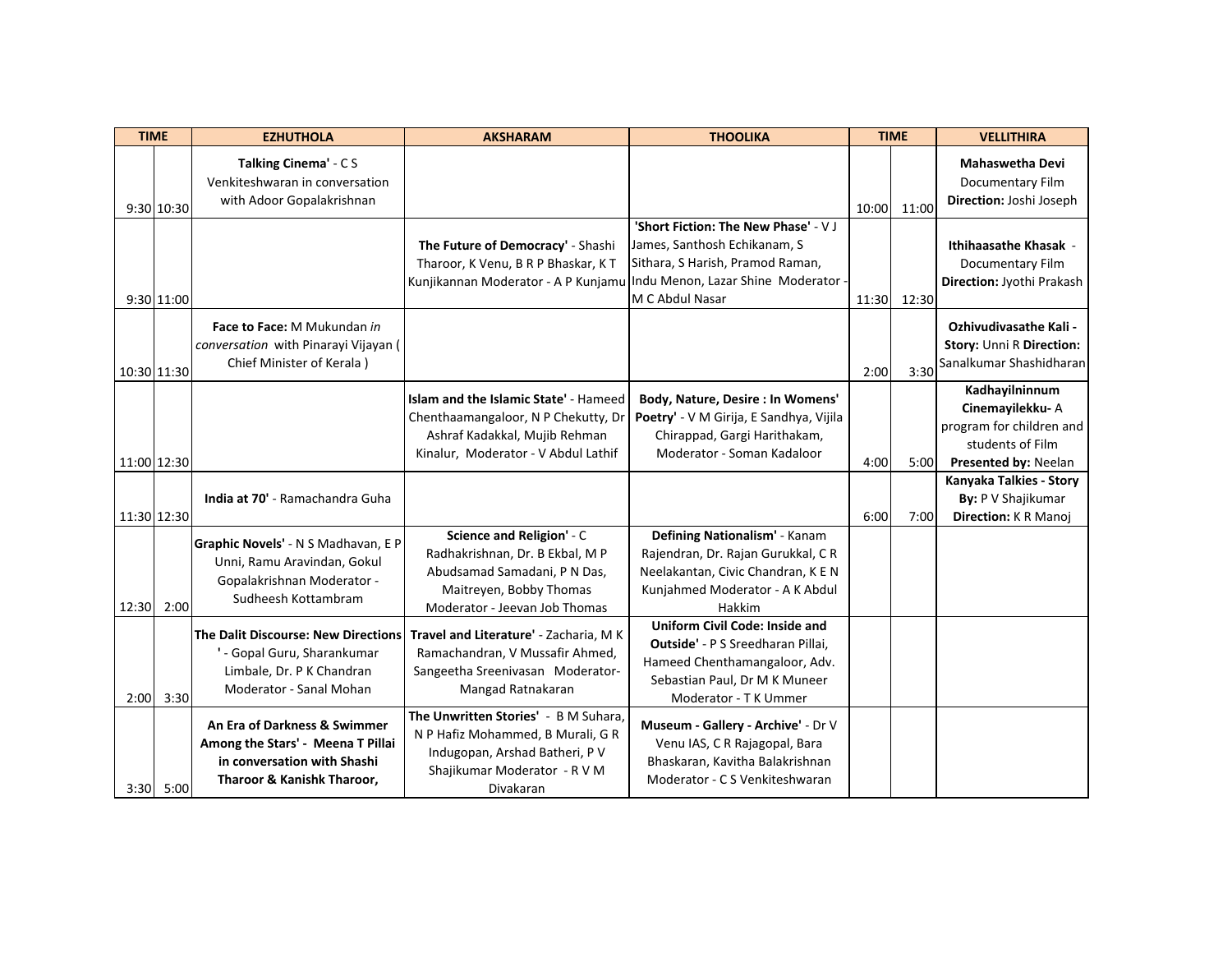| 5:00 | 6:30 | Campuses in Revolt: No Kid's Play' -<br>B Arundhati, Dinu K & O P Ravindran<br>in conversation with Kanhaiya<br>Kumar                           | The Novel and History' - M<br>Mukundan, Sethu, George Onakkoor,<br>N Prabhakaran, T D Ramakrishnan,<br>Khadija Mumtaz Moderator - Manoj<br>Kuroor | Childrens' Literature' - Anita Nair,<br>Palliyara Sreedharan, Sippy<br>Pallipuram, Rubin D'Cruz, K<br>Sreekumar Moderator - N P Hafiz<br>Mohammed |  |  |
|------|------|-------------------------------------------------------------------------------------------------------------------------------------------------|---------------------------------------------------------------------------------------------------------------------------------------------------|---------------------------------------------------------------------------------------------------------------------------------------------------|--|--|
| 6:30 | 7:30 | <b>Sexual Morality in Cyberspace' -</b><br>Parvathy, C S Chandrika, K R Indira,<br>V K Adarsh, Sangeetha Sreenivasan<br>Moderator - N P Sajeesh | The Media and the Law Courts' - Adv.<br>Sebastian Paul, John Britas, Kamal<br>Varathur, Adv. Harish Vasudevan<br>Moderator - Venu Balakrishnan    | Reading Europe' - Alexandra Buchler,<br>Nia Davies, David Lopez Del Amo,<br>Maria Reimondez, Bruno Viera<br>Amaral, Vinutha Mallya                |  |  |
| 7:30 | 8:30 | My Writings, my Thoughts' - K<br>Satchidanandan in conversation<br>with Anamika                                                                 | Fireside Chat - Ambai / Leena<br>Manimekalai Moderator - Shahina K<br>Rafigue                                                                     | <b>Science and Rational Thought' -</b><br>Maitreyan, Sam Santhosh<br><b>Moderator - Jeevan Job Thomas</b>                                         |  |  |
| 8:30 | 9:30 | <b>Evening With Shehnai -</b><br>Performance by Nasir Abbas Khan (<br>Grandson of Ustad Bismillah Khan)                                         |                                                                                                                                                   |                                                                                                                                                   |  |  |

| 05/02/2017 - DAY 4 |                                                                                                                                                                 |                                                                                                                                                             |                                                                                                                                |             |       |                                                                          |  |  |  |  |
|--------------------|-----------------------------------------------------------------------------------------------------------------------------------------------------------------|-------------------------------------------------------------------------------------------------------------------------------------------------------------|--------------------------------------------------------------------------------------------------------------------------------|-------------|-------|--------------------------------------------------------------------------|--|--|--|--|
| <b>TIME</b>        | <b>EZHUTHOLA</b>                                                                                                                                                | <b>AKSHARAM</b>                                                                                                                                             | <b>THOOLIKA</b>                                                                                                                | <b>TIME</b> |       | <b>VELLITHIRA</b>                                                        |  |  |  |  |
| 9:30 11:00         | Imagining the Nation in Literature' -<br>U A Khader, U K Kumaran, C V<br>Balakrishnan, Subhash Chandran,<br>Veeran Kutty, Vinoy Thomas<br>Moderator - K V Sajay | My Writings, my Thoughts' - N E<br>Sudheer in conversation with Manu S<br>Pillai.                                                                           | <b>World Literature: My Writings My</b><br>Thoughts' - Dr Bindu Amat in<br>conversation with Runo Isaaksen<br>(Norway)         | 10:00       | 11:00 | <b>Garaas (Hindi) Story:</b><br>Devadas Direction: Sanju<br>Surendran    |  |  |  |  |
| 11:00 12:30        | <b>Periodicals and Literary Taste' -</b><br>Jose Panachipuram, C P Abubacker,<br>P K Parakkadavu, N E Sudhir<br>Moderator - C Gouridasan Nair                   | <b>Environment an Fictional</b><br>Imagination' - Sara Joseph, M M<br>Basheer, Asha Menon, Vaisakhan,<br>Ambikasuthan Mangad Moderator - G<br>Madhusudhanan | <b>World Literature: My Writings My</b><br>Thoughts' - Shahina K Rafique in<br>conversation with Qaisra Shahraz (<br>Pakistan) | 11:00       | 12:30 | Mother - Based on<br>Maxim Gorky's Novel<br><b>Direction: Dovzhenkov</b> |  |  |  |  |